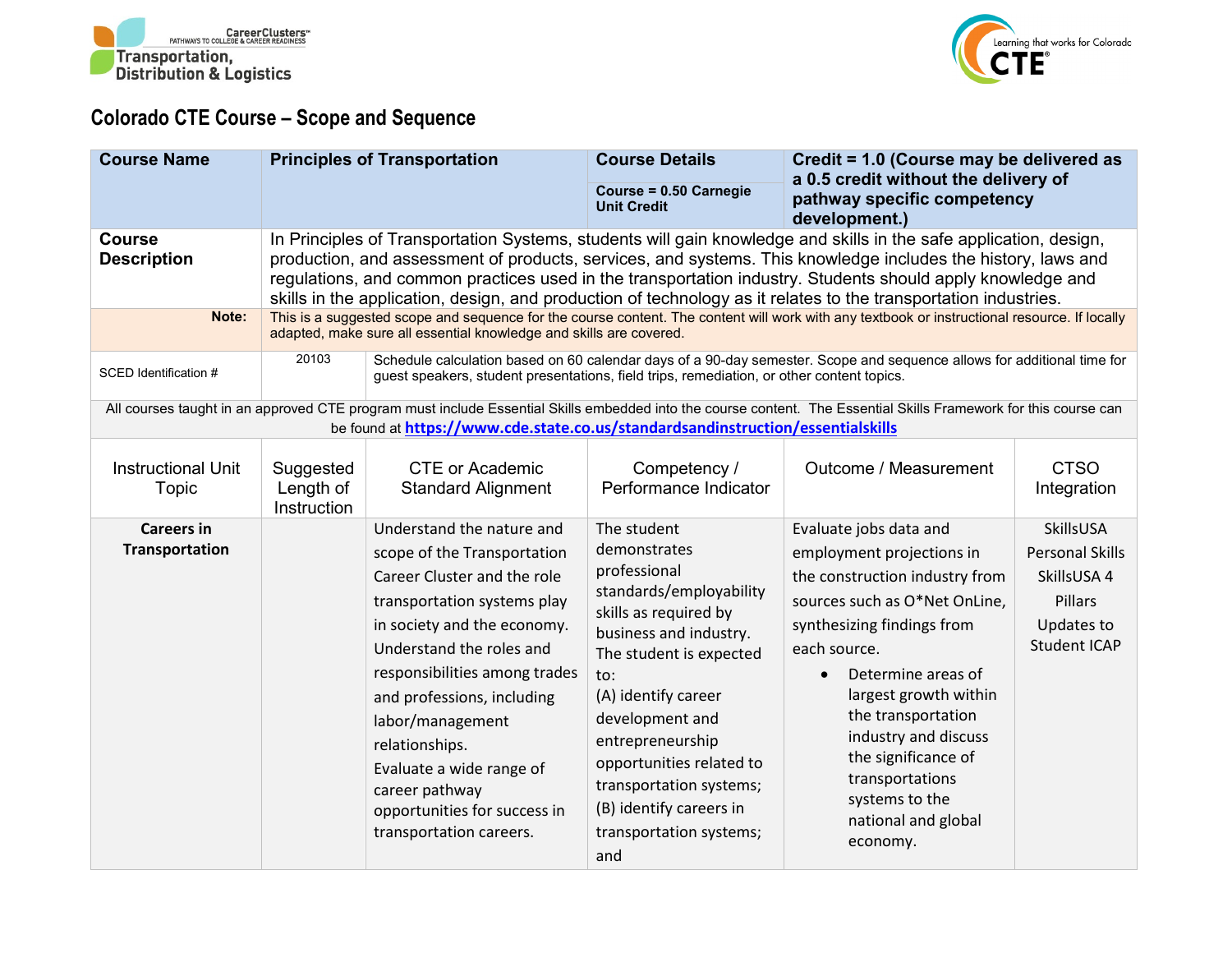



| Utilize the ability to locate,<br>organize, analyze, apply and<br>communicate information<br>from multiple sources and<br>perspectives. | (C) explore career goals,<br>objectives, and strategies<br>as part of a plan for<br>future career<br>opportunities.<br>The student<br>demonstrates<br>professional<br>standards/employability<br>skills as required by<br>business and industry.<br>The student is expected<br>to:<br>(A) discuss certification<br>opportunities;<br>(B) identify employers'<br>expectations, appropriate<br>work habits, ethical<br>conduct, legal<br>responsibilities, and good<br>citizenship skills.<br>The student develops<br>leadership experience as<br>it relates to<br>transportation,<br>distribution, and logistics<br>systems. The student is<br>expected to:<br>(A) plan, propose,<br>conduct, and evaluate<br>industry-based<br>occupational<br>experiences; and<br>(B) discuss youth<br>leadership opportunities | Report job<br>requirements and<br>characteristics for<br>selected careers and<br>compare personal<br>interests and<br>aptitudes with job<br>requirements and<br>characteristics of the<br>career selected.<br>Define employment<br>expectations of entry-level<br>employees in local<br>employment situations (hiring<br>requirements, basic job<br>expectations, etc.)<br>Explain roles and relationships<br>of entities within the industry<br>(i.e. relationships of unions,<br>dealerships, shop owners,<br>associations, ASE, DOT, FAA,<br>OSHA, EPA, etc.)<br>Demonstrate skills necessary<br>to obtain employment:<br>Create an industry<br>$\bullet$<br>appropriate resume<br>Navigate online job<br>$\bullet$<br>posting tools and<br>complete an<br>employment<br>application. |  |
|-----------------------------------------------------------------------------------------------------------------------------------------|------------------------------------------------------------------------------------------------------------------------------------------------------------------------------------------------------------------------------------------------------------------------------------------------------------------------------------------------------------------------------------------------------------------------------------------------------------------------------------------------------------------------------------------------------------------------------------------------------------------------------------------------------------------------------------------------------------------------------------------------------------------------------------------------------------------|------------------------------------------------------------------------------------------------------------------------------------------------------------------------------------------------------------------------------------------------------------------------------------------------------------------------------------------------------------------------------------------------------------------------------------------------------------------------------------------------------------------------------------------------------------------------------------------------------------------------------------------------------------------------------------------------------------------------------------------------------------------------------------------|--|
|-----------------------------------------------------------------------------------------------------------------------------------------|------------------------------------------------------------------------------------------------------------------------------------------------------------------------------------------------------------------------------------------------------------------------------------------------------------------------------------------------------------------------------------------------------------------------------------------------------------------------------------------------------------------------------------------------------------------------------------------------------------------------------------------------------------------------------------------------------------------------------------------------------------------------------------------------------------------|------------------------------------------------------------------------------------------------------------------------------------------------------------------------------------------------------------------------------------------------------------------------------------------------------------------------------------------------------------------------------------------------------------------------------------------------------------------------------------------------------------------------------------------------------------------------------------------------------------------------------------------------------------------------------------------------------------------------------------------------------------------------------------------|--|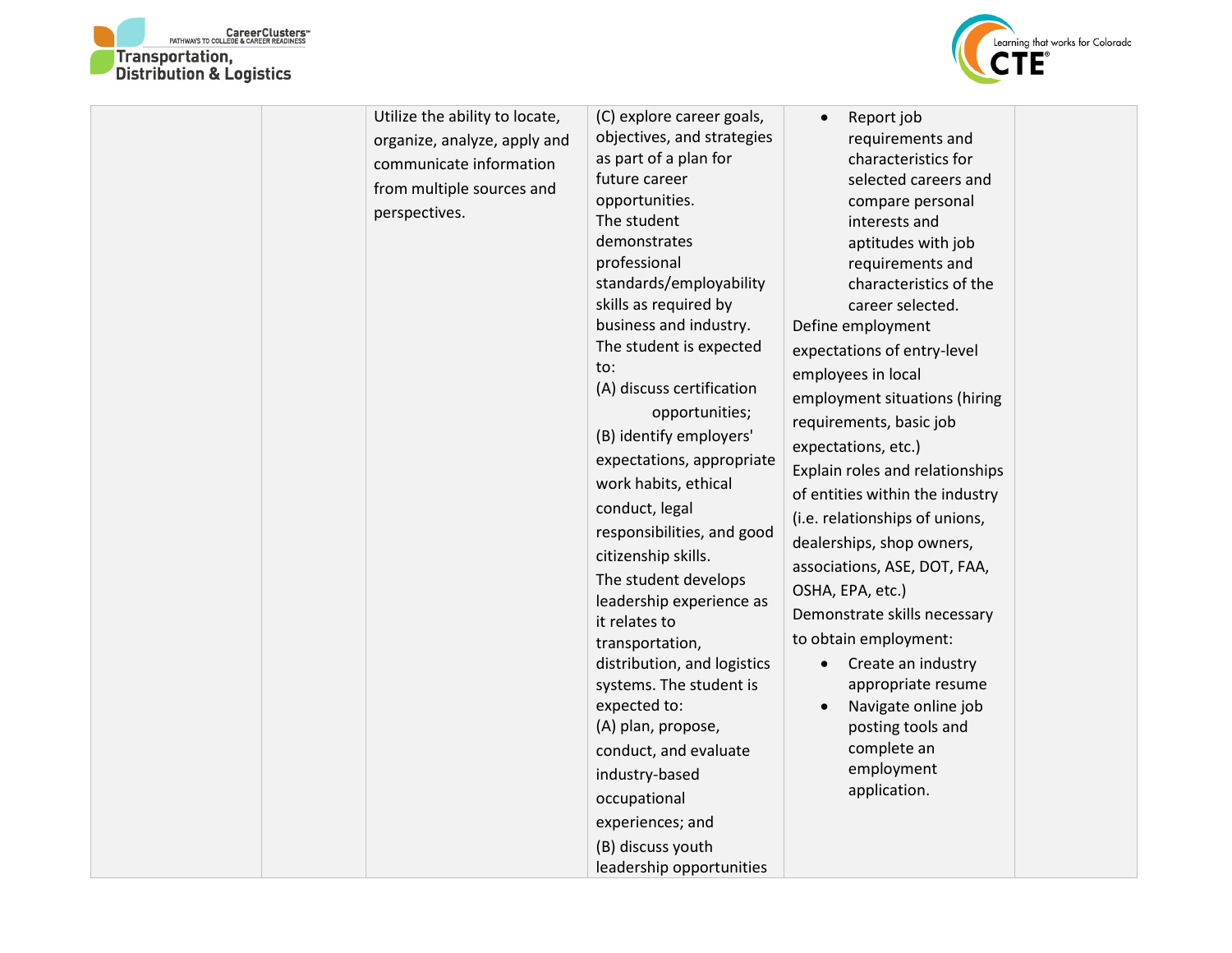



|                          |                                                  | to create a well-rounded                   |                                                               |  |
|--------------------------|--------------------------------------------------|--------------------------------------------|---------------------------------------------------------------|--|
|                          |                                                  | industry-based                             |                                                               |  |
|                          |                                                  | occupational experience.                   |                                                               |  |
| <b>History of</b>        | Understanding of the                             | The student understands                    | Explore, discuss, and describe                                |  |
| Transportation           | historical impact and                            | the historical, current,                   | how transportation and issues                                 |  |
| <b>Systems</b>           | significance of transportation                   | and future significance of                 | related to transportation                                     |  |
|                          | systems and industries.                          | the transportation,                        | affect individuals and                                        |  |
|                          | Identify related terms and                       | distribution, and logistic                 | societies. Create a timeline                                  |  |
|                          | vocabulary associated with<br>the field.         | industries. The student is<br>expected to: | that identify historical events<br>related to transportation. |  |
|                          | Explore how transportation                       | (A) define terms                           |                                                               |  |
|                          | and issues related to                            | associated with the                        |                                                               |  |
|                          | transportation affect                            | transportation industries;                 |                                                               |  |
|                          | individuals and societies.                       | (B) identify the scope and                 |                                                               |  |
|                          |                                                  | effect on society of the                   |                                                               |  |
|                          |                                                  | transportation industries;                 |                                                               |  |
|                          |                                                  | and                                        |                                                               |  |
|                          |                                                  | (C) identify significant                   |                                                               |  |
|                          |                                                  | historical and current                     |                                                               |  |
|                          |                                                  | developments in the                        |                                                               |  |
|                          |                                                  | transportation industries.                 |                                                               |  |
| <b>Current Issues in</b> | Explore how current events,                      | The student explains the                   | Investigate a transportation-                                 |  |
| <b>Transportation</b>    | laws, and public opinion                         | transportation industries                  | related current issue or event.                               |  |
| <b>Systems</b>           | affect transportation systems<br>and industries. | at the local, state,<br>national, and      | Analyze the issue or event by<br>evaluating the following:    |  |
|                          | Explore how transportation                       | international levels. The                  | Political impacts of                                          |  |
|                          | can affect individuals and                       | student is expected to:                    | the issue/event                                               |  |
|                          | societies at local, state,                       | (A) identify the political                 | Economic impacts                                              |  |
|                          | national, and international                      | impact of transportation;                  | Regulatory<br>$\bullet$                                       |  |
|                          | levels.                                          | (B) review regulations                     | considerations                                                |  |
|                          | Identify CO Department of                        | and major laws and                         | Research the topic for                                        |  |
|                          | Transportation and CO                            | evaluate their impact on                   | scientific data or                                            |  |
|                          | Department of Revenue                            |                                            | conduct mock polls                                            |  |
|                          | safety regulations related to                    | transportation;                            | and/or use surveys to                                         |  |
|                          | the transportation industry,                     | (C) read appropriate                       | collect, present, and                                         |  |
|                          | and explain the different                        | written material to stay                   |                                                               |  |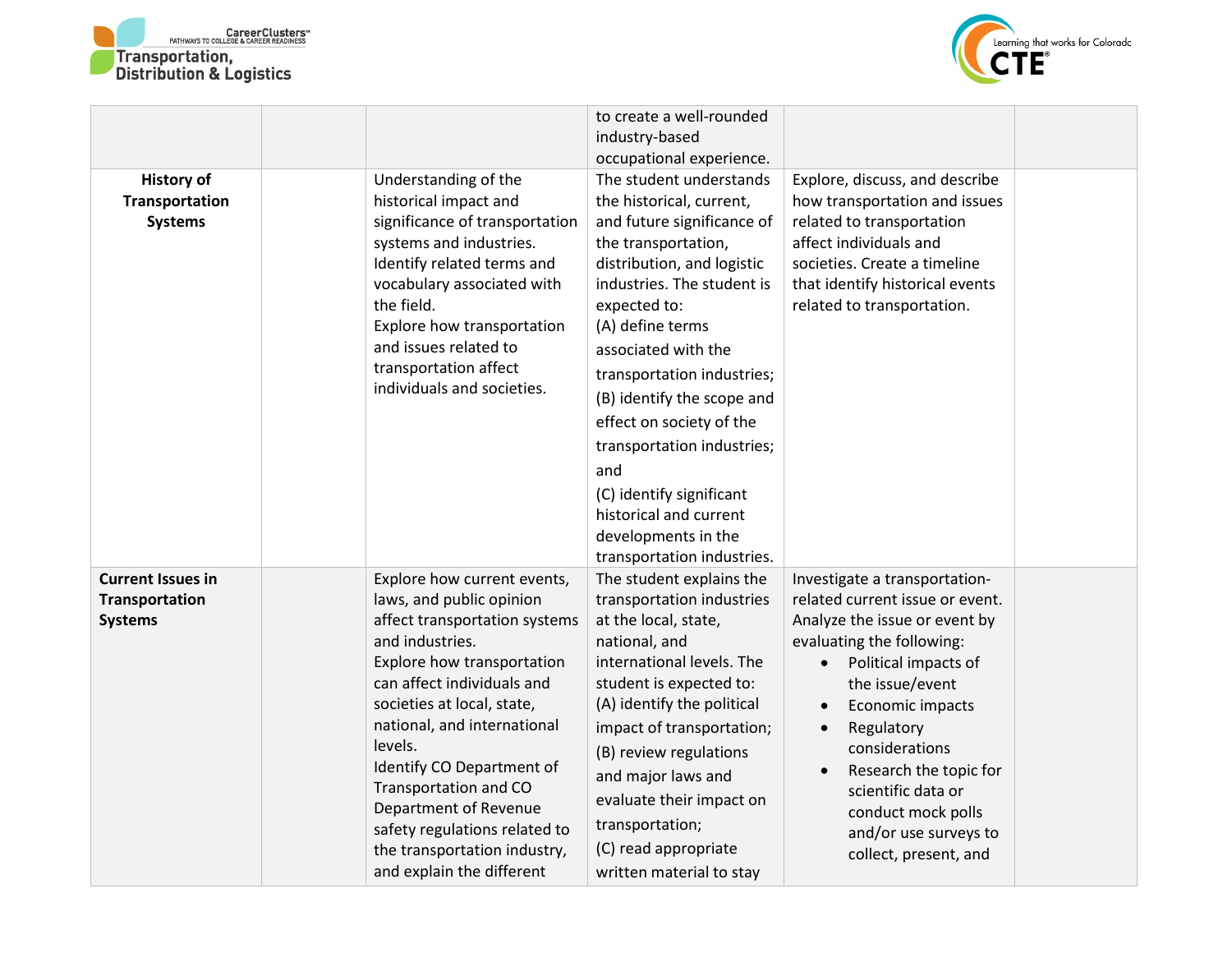



| types, requirements, and | abreast of current issues                      | discuss public opinion |  |
|--------------------------|------------------------------------------------|------------------------|--|
| endorsements of CDLS.    | impacting transportation;                      | data                   |  |
|                          | and                                            |                        |  |
|                          | (D) collect public opinion                     |                        |  |
|                          | and data in order to                           |                        |  |
|                          | make informed decisions.                       |                        |  |
|                          | The student examines CO                        |                        |  |
|                          | Department of                                  |                        |  |
|                          | <b>Transportation safety</b>                   |                        |  |
|                          | regulations as related to                      |                        |  |
|                          | the transportation<br>industry. The student is |                        |  |
|                          | expected to:                                   |                        |  |
|                          | (A) discuss rules                              |                        |  |
|                          | pertaining to obtaining a                      |                        |  |
|                          | commercial driver license                      |                        |  |
|                          | (CDL);                                         |                        |  |
|                          | (B) explain the different                      |                        |  |
|                          |                                                |                        |  |
|                          | types of CDLs;                                 |                        |  |
|                          | (C) discuss the various                        |                        |  |
|                          | endorsements available                         |                        |  |
|                          | for a CDL;                                     |                        |  |
|                          | (D) discuss the                                |                        |  |
|                          | requirements for each                          |                        |  |
|                          | endorsement;                                   |                        |  |
|                          | (E) identify material                          |                        |  |
|                          | handling and storage                           |                        |  |
|                          | equipment and forklifts,                       |                        |  |
|                          | including electric- and                        |                        |  |
|                          | fuel-powered forklifts;                        |                        |  |
|                          | and                                            |                        |  |
|                          | (F) identify types of                          |                        |  |
|                          | transportation that                            |                        |  |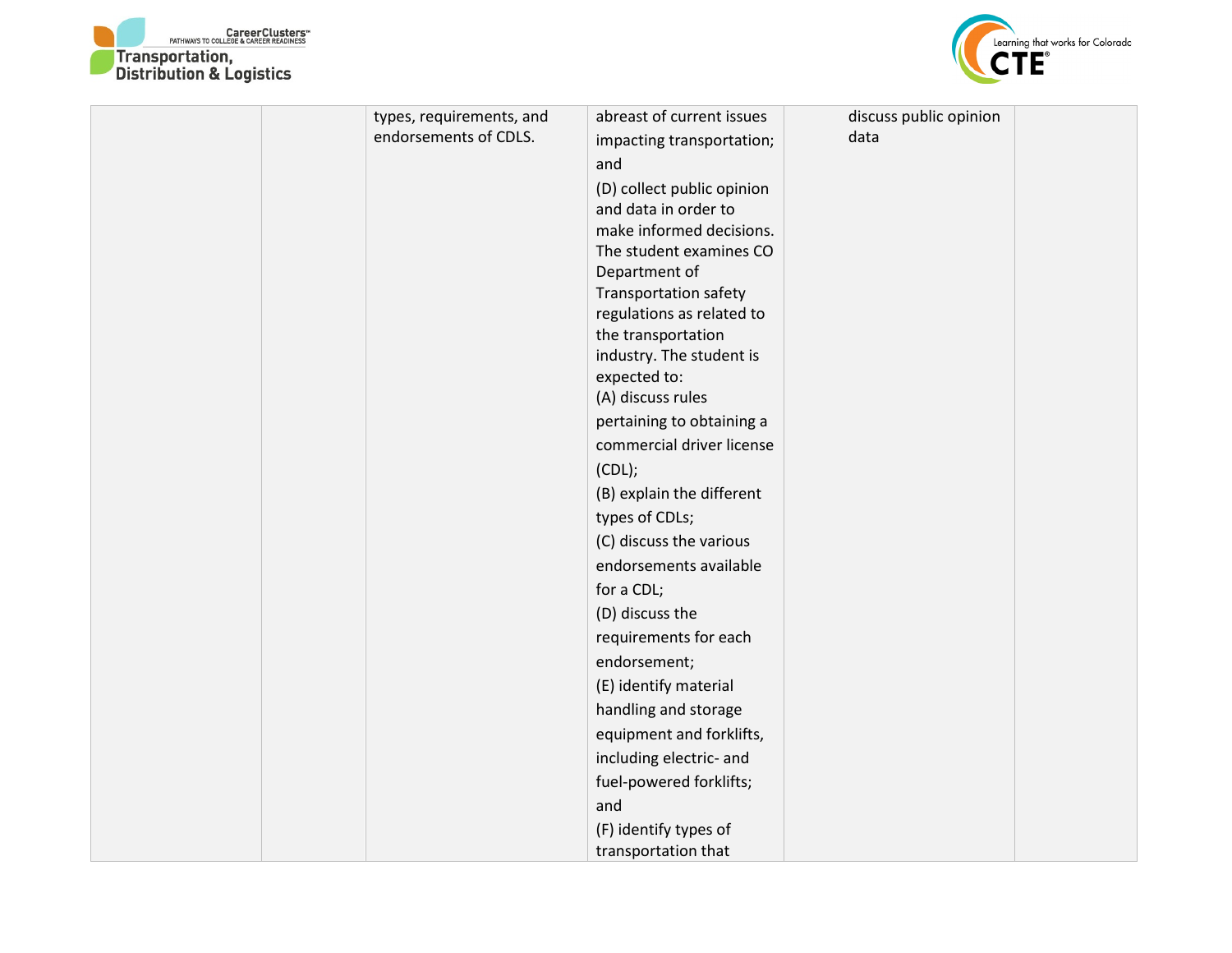



|                                                   |                                                                                                                                                                                                 | supply warehouses and<br>distribution centers.                                                                                                                                                                                                                                                                                                                      |                                                                                                                                                                                                                                                                                                                                            |  |
|---------------------------------------------------|-------------------------------------------------------------------------------------------------------------------------------------------------------------------------------------------------|---------------------------------------------------------------------------------------------------------------------------------------------------------------------------------------------------------------------------------------------------------------------------------------------------------------------------------------------------------------------|--------------------------------------------------------------------------------------------------------------------------------------------------------------------------------------------------------------------------------------------------------------------------------------------------------------------------------------------|--|
| The Future of<br>Transportation<br><b>Systems</b> | Explore how emerging<br>technologies, environmental<br>issues, international trade,<br>globalization, employment<br>issues, and safety could<br>affect transportation systems<br>in the future. | The student understands<br>the historical, current,<br>and future significance of<br>the transportation<br>industries. The student is<br>expected to:<br>(A) identify potential<br>future development for<br>transportation industry<br>systems;<br>(B) describe how<br>emerging technologies<br>and globalization impact                                           | Create an infographic or<br>presentation on potential<br>future development scenarios,<br>issues, and alternatives within<br>the transportation industry.<br>Discuss industry compliance<br>with federal regulations<br>concerning air quality and<br>emission standards and<br>present pro and con<br>arguments concerning this<br>issue. |  |
|                                                   |                                                                                                                                                                                                 | the transportation<br>industries; and<br>(C) compare and contrast<br>issues affecting the<br>transportation industries<br>such as international<br>trade, employment,<br>safety, environmental<br>issues.<br>The student explains the<br>transportation industries<br>at the local, state,<br>national, and<br>international levels. The<br>student is expected to: |                                                                                                                                                                                                                                                                                                                                            |  |
|                                                   |                                                                                                                                                                                                 | use critical-thinking<br>(A)<br>skills to identify and<br>organize alternatives and<br>evaluate public policy                                                                                                                                                                                                                                                       |                                                                                                                                                                                                                                                                                                                                            |  |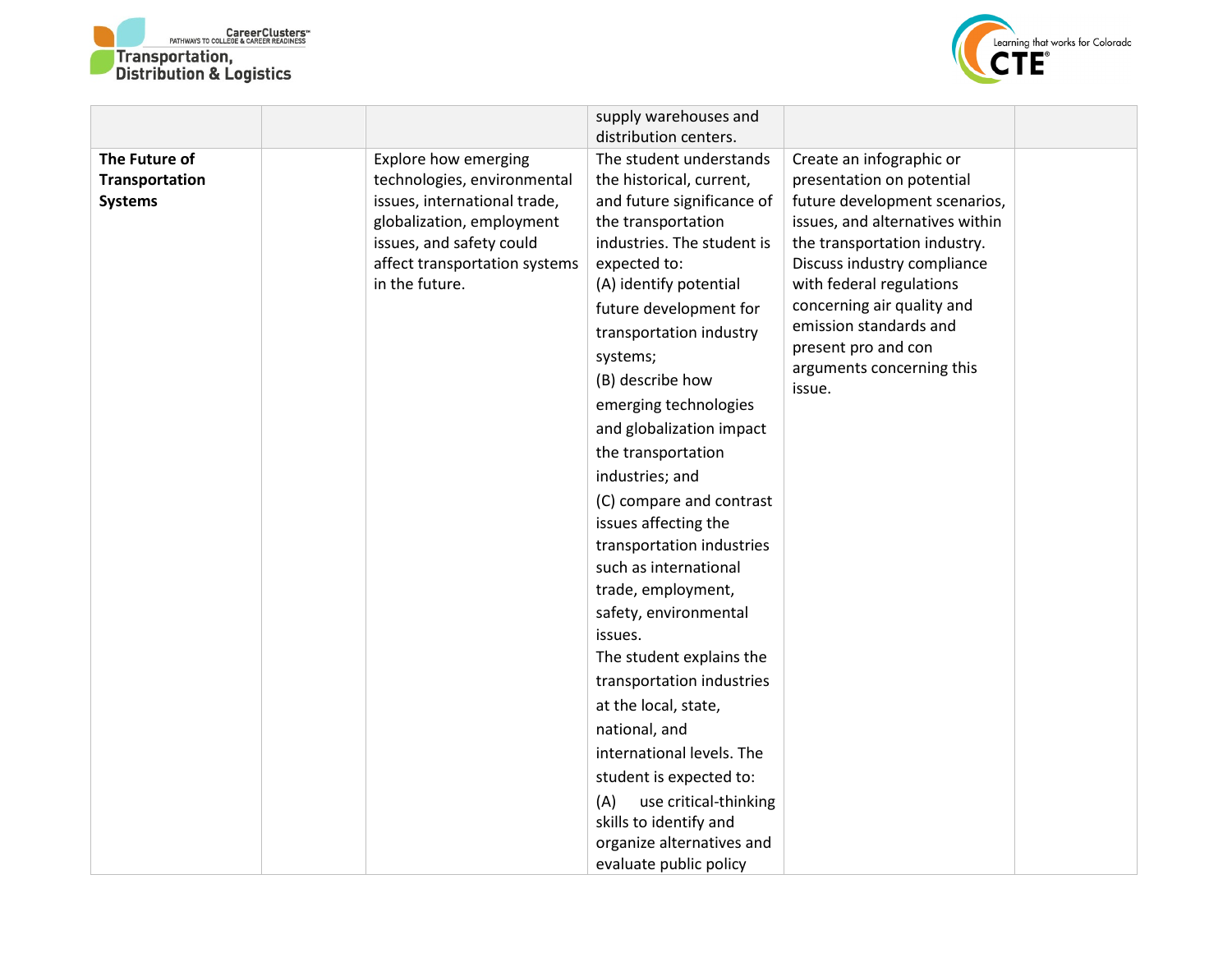



|               |                                                                                                                                                                                                                                                                                                                                                                                                                                                            | issues related to<br>transportation.                                                                                                                                                                                                                                                                                                                                                                                                                                                                                                                                                                                                                          |                                                                                                                                                                                                                                                  |  |
|---------------|------------------------------------------------------------------------------------------------------------------------------------------------------------------------------------------------------------------------------------------------------------------------------------------------------------------------------------------------------------------------------------------------------------------------------------------------------------|---------------------------------------------------------------------------------------------------------------------------------------------------------------------------------------------------------------------------------------------------------------------------------------------------------------------------------------------------------------------------------------------------------------------------------------------------------------------------------------------------------------------------------------------------------------------------------------------------------------------------------------------------------------|--------------------------------------------------------------------------------------------------------------------------------------------------------------------------------------------------------------------------------------------------|--|
| <b>Safety</b> | Identify safety, personal and<br>occupational health,<br>emergency situations,<br>response plans, and<br>procedures, and rules and<br>laws designed to promote<br>safety and health in<br>transportation<br>environments.<br>Understand and apply<br>practices and procedures<br>required to maintain jobsite<br>safety.<br>Recognize and employ<br>universal transportation<br>terminology, signs, and<br>symbols to function safely in<br>the workplace. | The student<br>demonstrates<br>professional<br>standards/employability<br>skills as required by<br>business and industry.<br>The student is expected<br>to:<br>(A) demonstrate<br>knowledge of personal<br>and occupational health<br>and safety;<br>(B) discuss response<br>plans to emergency<br>situations;<br>The student discusses<br>methods to reduce<br>workplace hazards in<br>order to promote a safe<br>working environment.<br>The student is expected<br>to:<br>(A) discuss safe work<br>practices and emergency<br>procedures;<br>(B) identify rules and laws<br>designed to promote<br>safety and health in<br>transportation<br>environments; | Demonstrate the proper use<br>of safety equipment.<br>Demonstrate basic first aid<br>and/or CPR procedures.<br>Evaluate a common health<br>and safety workplace scenario<br>and present a response plan<br>to potential emergency<br>situations. |  |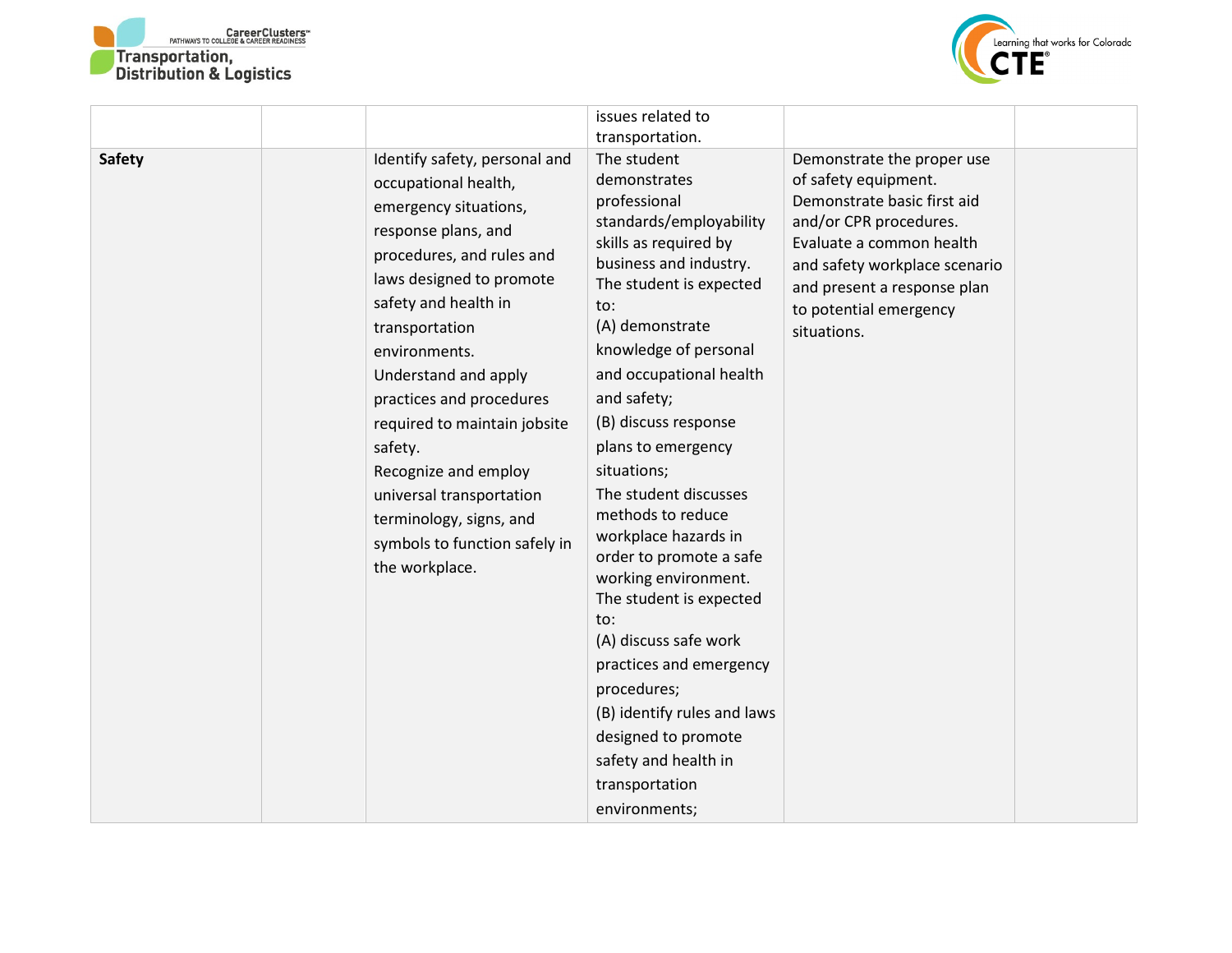



|                           |                                                  | (C) demonstrate first aid                   |                                                     |  |
|---------------------------|--------------------------------------------------|---------------------------------------------|-----------------------------------------------------|--|
|                           |                                                  | and cardiopulmonary                         |                                                     |  |
|                           |                                                  | resuscitation procedures;                   |                                                     |  |
|                           |                                                  | (D) demonstrate proper                      |                                                     |  |
|                           |                                                  | use of safety equipment;                    |                                                     |  |
|                           |                                                  | and                                         |                                                     |  |
|                           |                                                  | (E) evaluate worksite                       |                                                     |  |
|                           |                                                  | safety areas and/or                         |                                                     |  |
|                           |                                                  | plans.                                      |                                                     |  |
| Transportation            | Understand the technical                         | Students will be                            | Students will demonstrate                           |  |
| <b>Pathways Technical</b> | skills competencies required                     | introduced to                               | entry-level knowledge of                            |  |
| <b>Competencies</b>       | for employees in the<br>transportation pathways. | competencies found in<br>one or more of the | mechanical systems or<br>technical skill attainment |  |
|                           |                                                  | Transportation pathways:                    | according to the pathways                           |  |
|                           |                                                  | Aviation Operations and                     | covered. Refer to samples of                        |  |
|                           |                                                  | Mechanics,<br>Collision                     | competencies and outcome                            |  |
|                           |                                                  | Repair and Refinishing,                     | measurements from                                   |  |
|                           |                                                  | Automotive Service and                      | <b>Transportation and Aviation</b>                  |  |
|                           |                                                  | Repair,<br>Diesel,                          | Pathways level 1-2 courses.                         |  |
|                           |                                                  | Motorcycle and Power                        |                                                     |  |
|                           |                                                  | Sport, and Compact or                       |                                                     |  |
|                           |                                                  | Specialty Engine.                           |                                                     |  |
|                           |                                                  |                                             |                                                     |  |
|                           |                                                  |                                             |                                                     |  |
|                           |                                                  |                                             |                                                     |  |
|                           |                                                  |                                             |                                                     |  |
|                           |                                                  |                                             |                                                     |  |
|                           |                                                  |                                             |                                                     |  |
|                           |                                                  |                                             |                                                     |  |
|                           |                                                  |                                             |                                                     |  |
|                           |                                                  |                                             |                                                     |  |
|                           |                                                  |                                             |                                                     |  |
|                           |                                                  |                                             |                                                     |  |
|                           |                                                  |                                             |                                                     |  |
|                           |                                                  |                                             |                                                     |  |